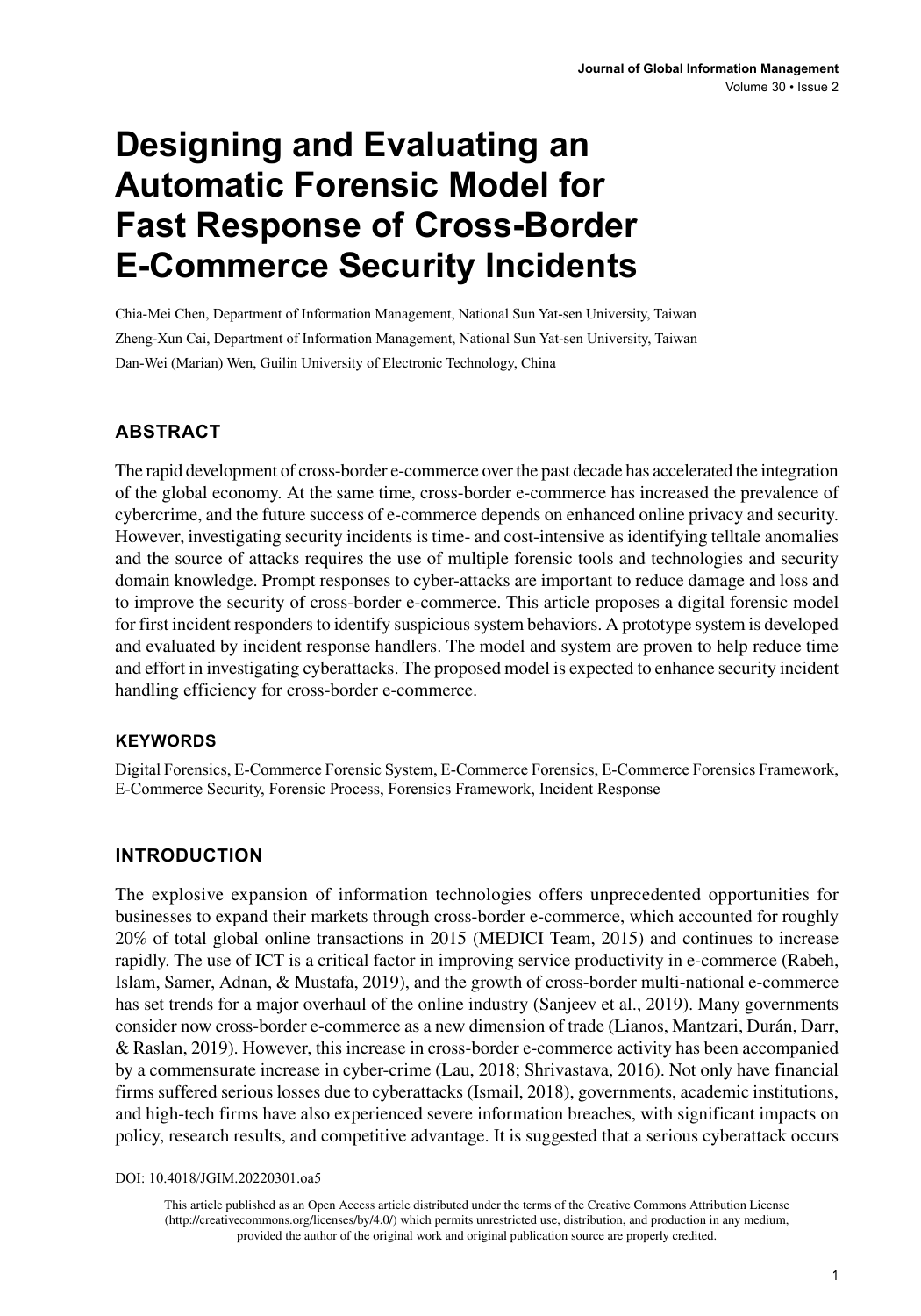every 39 seconds and that cybercrime could cost businesses up to \$5.2 trillion over the next five years (Bera, 2019).

Privacy and security have emerged as two key requirements for successful cross border e-commerce (Karwatzki, Dytynko, Trenz, & Veit, 2017; Sung, 2006; Sutton, Khazanchi, Hampton, & Arnold, 2008). To prevent cyberattacks, businesses promote security awareness through information security education, training and awareness programs which have shown to improve employee security behavior (Winfred, Daniel Okyere, & Peace, 2019). In addition to national regulatory frameworks to promote user privacy protection, trans-national measures have been implemented to ensure crossborder e-commerce security. For instance, in 2016 the Organization for Economic Cooperation and Development (OECD) published its "Consumer Protection in E-commerce" (OECD, 2016) to stress the importance of consumer data security, especially for cross-border e-commerce. In addition, beginning in 2018, EU member states have implemented the General Data Protection Regulation (Tikkinen-Piri, Rohunen, & Markkula, 2018) and the European Data Protection Regulations to harmonize data privacy laws.

In addition to these overarching guidelines for securing e-commerce safety, new attention has focused on measures related to responding to security incidents. As defined in the RFC 2350 ("Expectations for Computer Security Incident Response") (Brownlee & Guttman, 1998), a security incident is any adverse event which compromises some aspect of computer or network security. Generally, it is related to the compromise of confidentiality (e.g., user privacy), integrity (e.g., alteration of confidential information) or availability of information (e.g., Denial of Service attacks). The security incident response process includes evidence collection to facilitate rigorous investigations to protect cybersecurity (Baryamureeba & Tushabe, 2004), entailing evidence acquisition, collection and preservation, analysis, examination, and result reporting (Ademu, Imafidon, & Preston, 2011) using multiple forensic tools and technologies and comprehensive security domain knowledge. This makes identifying and tracking cyberattacks a time- and cost-intensive task for businesses. Moreover, prompt incident response is essential to reducing damage and loss from cyber-attacks.

Digital forensics is a prominent component of incident response and handling that involves collecting and analyzing digital evidence, detecting suspicious patterns of attacks, and presenting an analysis report after a cyberattack incident (Lianos et al., 2019; Shrivastava, Kumar, Gupta, Bala, & Dey, 2018). The goal of digital forensics is forensically examine computerized media to distinguish, protect, recuperate, investigate and express realities and suppositions about advanced data (Shrivastava, Sharma, Khari, & Zohora, 2018). In doing so, evidence reconstruction is achieved after a crime committed by a standalone computer and evidence interpretation from any digital sources (Shrivastava, Sharma, & Dwivedi, 2012).

To fight cyber-crime, digital forensics should acquire as much relevant evidence as possible. Digital evidence (Novak, Grier, & Gonzales, 2018) is stored or transmitted in binary form in various storage media including hard drives, flash memory, random access memory, system logs, application logs, process information, network traffic, etc. The amount of data generated and stored due to our daily activities is increasing rapidly. An IDC study estimated that, in 2020, the world produced more than 5,200 gigabytes of data for each person alive (Gantz & Reinsel, 2012). With the rapid increase of digital evidence, digital forensic investigators have to search through massive amounts of evidence to identify suspicious behavior, raising the need for sophisticated automatic digital forensic tools and procedures (Pollitt, Caloyannides, Novotny, & Shenoi, 2004).

For most e-commerce cyber-attacks, incident handlers require a forensic model to assess a reported incident and prioritize it before initiating a potentially costly and lengthy formal or legal procedure. A digital forensic investigation is often initiated to ascertain certain facts in response to an incident. Prioritizing incidents is critical in the incident response process as well as for damage control. The legal foundation focuses on the use of forensic tools and techniques for the recovery, handling, analysis, and preservation of digital evidence, as opposed to firewalls, antivirus, routing, or intrusion detection. However, the incident response process takes much time and effort (Ryan &